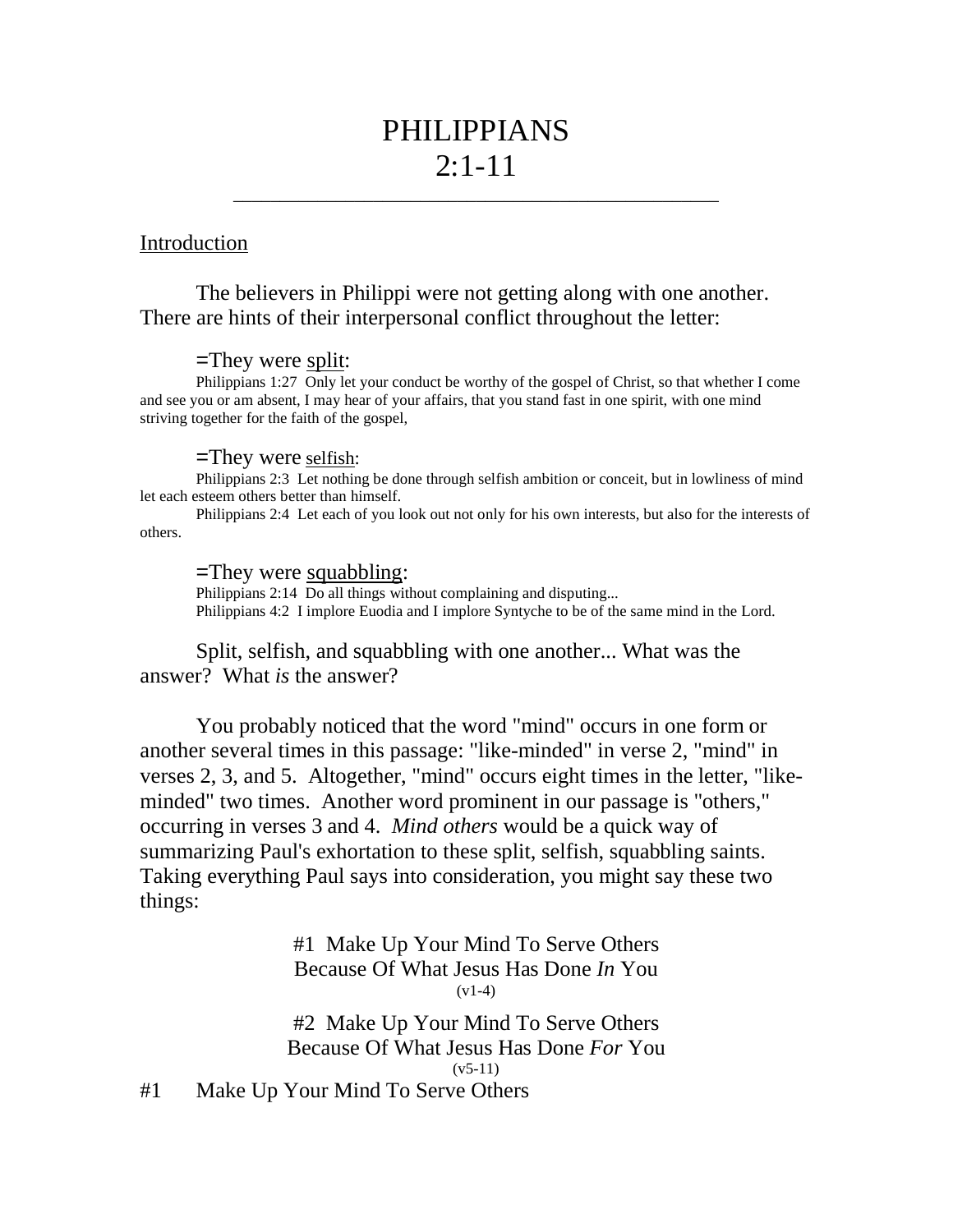## Because Of What Jesus Has Done *In* You  $(v1-4)$

"Mind" is a key word in Philippians. When Paul says, in verse 5, "let this mind be in you which was also in Christ Jesus," he means that you should think just as Jesus did when He became incarnate. Your thinking, your attitude, your opinion, your evaluation of any situation facing you should be the same as Jesus' would be. Last week I mentioned the bracelets everyone is wearing with the initials "WWJD?," for "What Would Jesus Do?" Modify that to "What Would Jesus Think?" and you've got the idea behind Paul's use of the word *mind*.

Can you really affect your thinking, attitudes, opinions, and evaluations? Yes, you can, because of what Jesus has done *in* you.

Philippians 2:1 Therefore if there is any consolation in Christ, if any comfort of love, if any fellowship of the Spirit, if any affection and mercy,

The word "if," in the Greek language, means *because*. *Because* **you** have consolation, or encouragement, in Christ... *Because* **you** are comforted by His love... *Because* **you** have experienced the fellowship of the indwelling Holy Spirit... *Because* **you** have known affection and mercy... **You** *can* make up your mind - change your thinking, attitudes, opinions, and evaluations.

Christian, you can change. And since *outlook* determines *outcome*, it is in your mind, or thinking, that change must occur.

In verses 2, 3, and 4 Paul describes the kind of changes that can take place in you mind because of what Jesus has done in you. You can be *likeminded; you can be low-minded*; and you can be *look-minded*.

=You can be like-minded:

Philippians 2:2 fulfill my joy by being like-minded, having the same love, being of one accord, of one mind.

The Philippians were a source of joy to Paul, even in the midst of their failings. We are failing each other in many areas, but can still rejoice with and for one another.

"Like-minded" is understood by the words which follow: "having the same love, being of one accord, of one mind." Have the "same love" for others that God has for you. "Being of one accord" can be translated *onesouled*; it's a reminder of the fact that you are a member of a body, the body of Jesus Christ, and are to function as a unit - not as an individual. You are to be "of one mind," or as I see it, directed by one mind, as you submit in obedience to Jesus, the head of the body.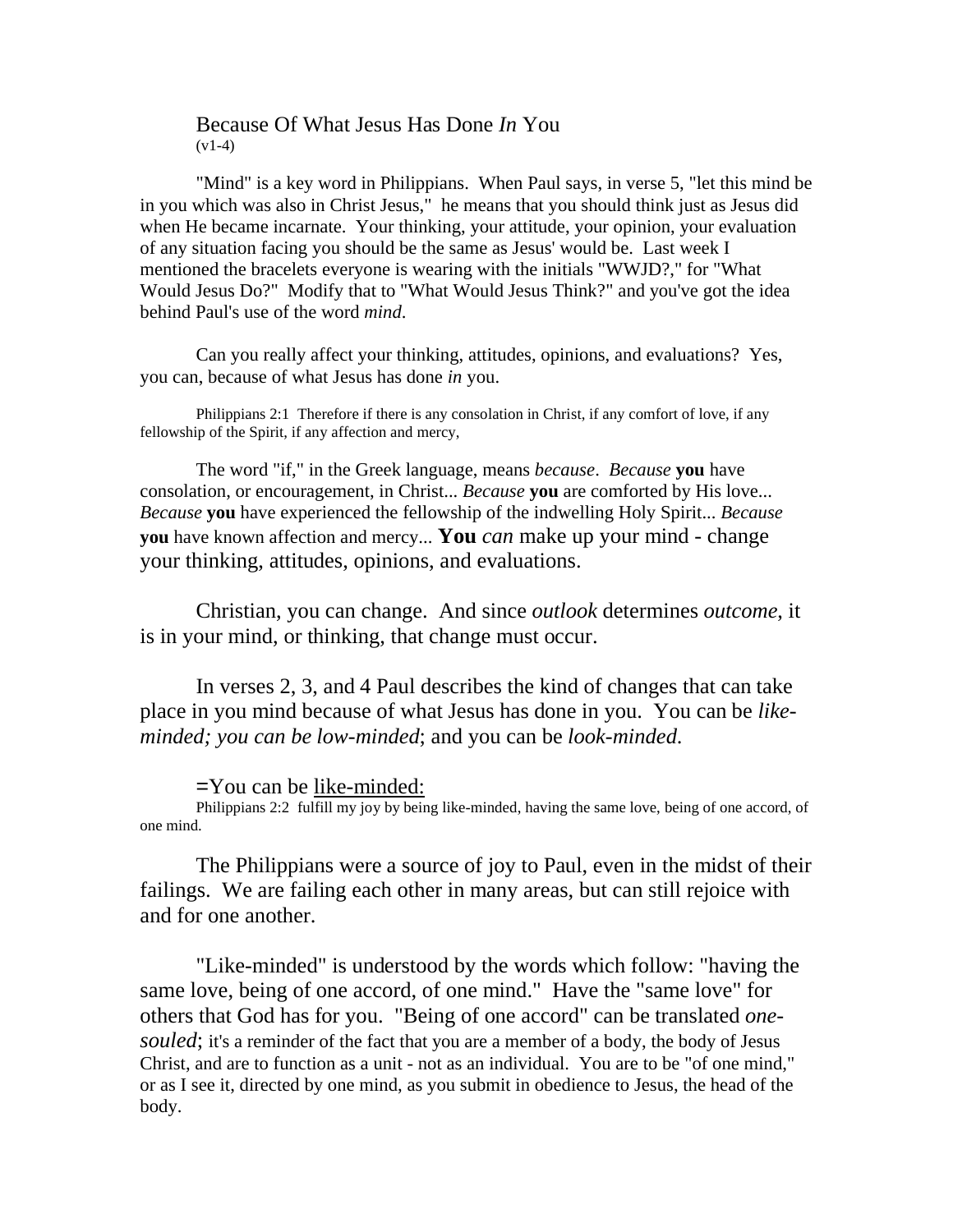An illustration might help. If you were part of a symphony orchestra, you would have your own instrument to play, and your own notes in the score. As you and each of the other musicians followed the conductor, a beautiful harmony would emerge. You would be like-minded.

=You can be low-minded:

Philippians 2:3 Let nothing be done through selfish ambition or conceit, but in lowliness of mind let each esteem others better than himself.

This word for "lowliness of mind" never occurs in Greek literature until the writing of the New Testament.<sup>1</sup> It is a distinctly Christian virtue. It is the opposite of the words which precede it: "selfish ambition or conceit." It is the supernatural enabling Jesus gives you to "esteem others better" than yourself. We commonly call this *humility*.

Humility is simply concern for the advancement and preferential treatment of others. It is seeking the welfare of others.

=You can be look-minded:

Philippians 2:4 Let each of you look out not only for his own interests, but also for the interests of others.

"Look out" for others. This is the active part of what we've been discussing. Put your like-mindedness, and your low-mindedness, into action. Do something that promotes or prefers someone else. Make up your mind to serve others.

+These are not natural attitudes, opinions, or evaluations; as we saw, there wasn't even a word in the language for one of them! But because of what Jesus has done *in* you, you can make up your mind.

# #2 Make Up Your Mind To Serve Others Because Of What Jesus Has Done *For* You  $(v5-11)$

It always helps to have an example. The supreme example of serving others is Jesus in His becoming man to die on the cross for your sins. Chapter two closes with three additional examples - Paul himself, Timothy, and Epaphroditus - but Christ's example is the pattern for all Christian service toward others. Jesus is the greatest example of one completely unselfish and entirely devoted to others.

While this chapter is primarily an exhortation to serve others, it contains the greatest statement theologically of what Jesus did when He became man, died, and rose again. While affirming His humanity, it presents Him in His deity.

Philippians 2:5 Let this mind be in you which was also in Christ Jesus,

1 Walvoord, *Philippians*, p. 51.

l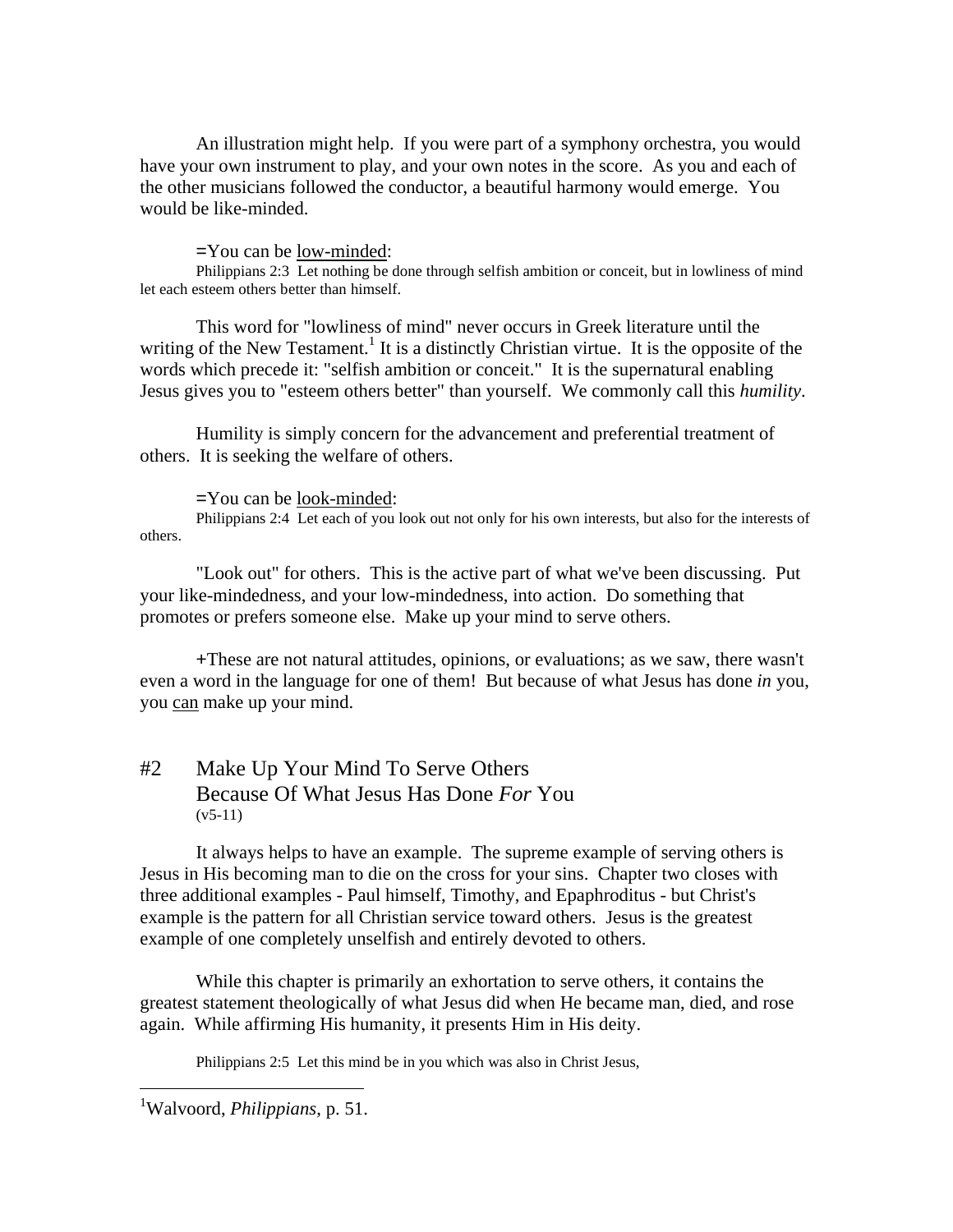Think like Christ did. In spite of His divine attributes, His eternal glory, and His rightful claim to worship and obedience, Jesus willingly put aside the outward appearance of divinity and put on the robes of humanity! A series of descriptive phrases describes just what He did:

Philippians 2:6 who, being in the form of God, did not consider it robbery to be equal with God, Philippians 2:7 but made Himself of no reputation, taking the form of a bondservant, and coming in the likeness of men.

Philippians 2:8 And being found in appearance as a man, He humbled Himself and became obedient to the point of death, even the death of the cross.

The word "form" means the *outward expression of the inward nature*. There is no clearer way of saying that Jesus was and is God! He was, and is, by nature God and expressed His nature for all eternity.

He, however, "thought it not robbery to be equal with God." That is, He did not selfishly hold onto the outer manifestation of His deity. In His incarnation Jesus divested Himself of the outward appearance of deity while remaining God. Instead, He "made Himself of no reputation." Three Greek words describe what this means:

First, He took "the form of a bondservant." Form is *morphe*, referring to external manifestation. Jesus laid aside the independent use of His divine attributes, willingly submitting Himself to God the Father; He permanently became a human, in a sinless body; He used that body to serve the human race. Jesus was like the king who temporarily puts on the garments of a peasant. He remains king, but it is not outwardly apparent. His external manifestation was that of a servant.

Second, Jesus "was made in the likeness of man." "Likeness" is *homoiomati* and means that He was like other men, had their essential human attributes, and manifested these attributes in living among men as a man. Jesus was human, but without a sin nature.

Third, Jesus was "found in fashion as a man." "Fashion" is from *schemati* which refers to outer manifestation of transient qualities. We use the word fashion to describe the various changing trends of style in outward apparel and appearance. Jesus wore the clothes and acted like the men of His generation.

Bible scholar John Walvoord says of these words,

"The three Greek words... state on the one hand that Christ was still all that God is after He became incarnate; but that, on the other hand, He had a genuine humanity, manifested in being in form as a servant, like other men except that He was not a sinner, and in outer appearance or fashion looked like a man and acted like a man... While on earth He was God and looked like a man; in glory, while He will retain His humanity, He will resume the appearance of God and His prerogatives of deity. $^{2}$ 

What did Jesus do for you as a man? Look again at the end of verse 8:

2 *Ibid*., p. 56.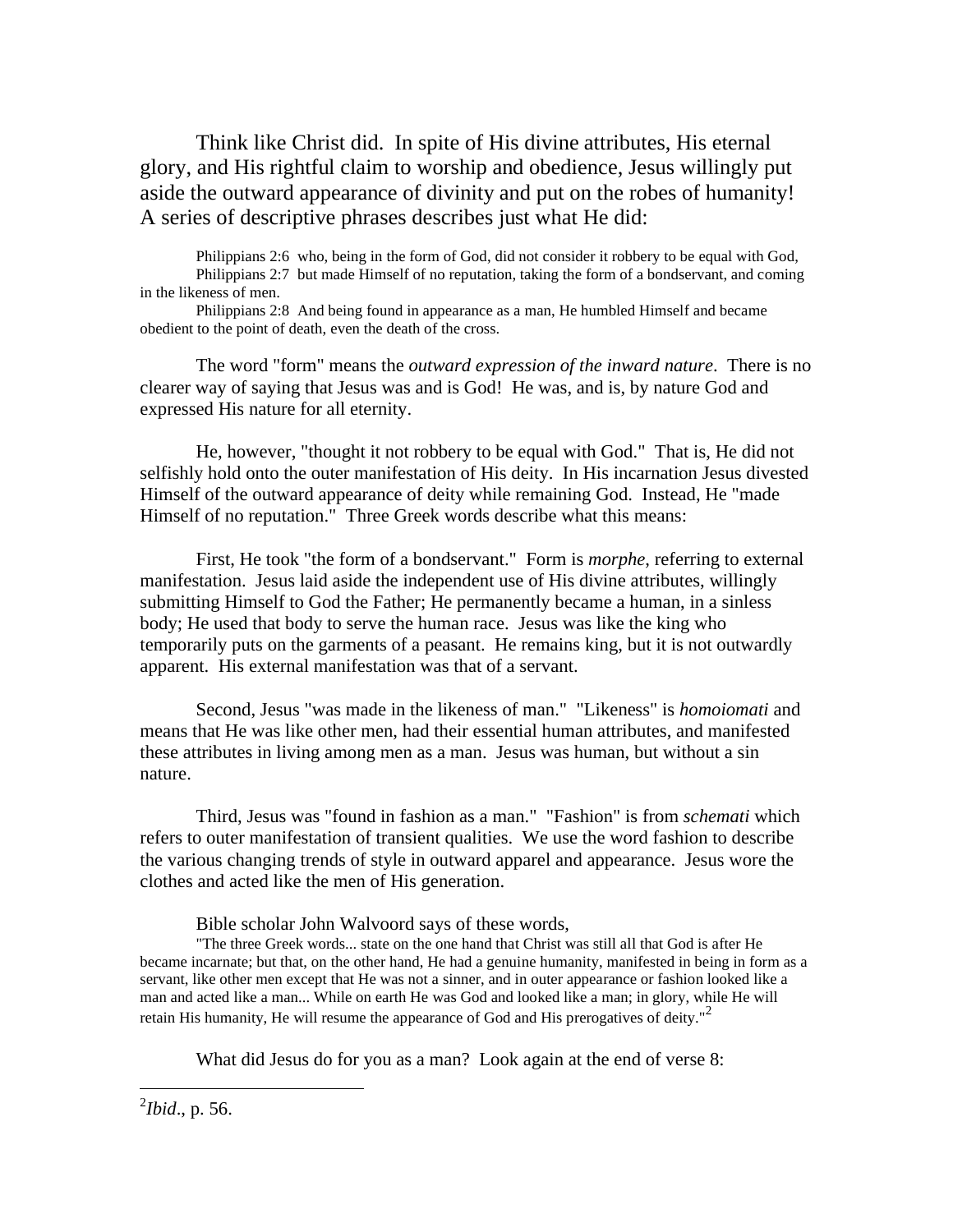Philippians 2:8 ...He humbled Himself and became obedient to the point of death, even the death of the cross.

How little, then, do your sacrifices and acts of unselfishness and suffering compare in the shadow of the cross! Since Jesus did this for you, what stands in the way of you serving others - being like-minded, low-minded, and look-minded toward others? That is essentially Paul's point.

The cross was not the *end* but the *entrance* into glory!

Philippians 2:9 Therefore God also has highly exalted Him and given Him the name which is above every name,

Philippians 2:10 that at the name of Jesus every knee should bow, of those in heaven, and of those on earth, and of those under the earth,

Philippians 2:11 and that every tongue should confess that Jesus Christ is Lord, to the glory of God the Father.

There are at least two reasons for these verses. First, they finish the story! We should never leave Jesus on the cross! The cross is empty; the tomb is empty; that is our hope as believers, and the hope of all mankind. "It is finished," and Christ has risen from the grave!!

Secondly, Paul is encouraging you that the crown follows the cross! If you humble yourself, you will be exalted in due time. "...Humble yourselves under the mighty hand of God, that He may exalt you in due time" (1 Peter 5:6). It is in your own spiritual best interest to have the mind of Christ.

All men, whether saved or unsaved, and all the angels, whether holy or fallen, and all of creation will some day confess and bow before Jesus Christ as Lord. The sad fact is, however, that reluctant confession will be too late. Men have their opportunity to receive Jesus today. After death and in the consummation of human history when Jesus judges the world, it will be too late to choose. The shout of triumph of the archangel and the adoration of ten thousand times ten thousand saints will be sadly echoed by the cry of despair of those who have neglected the day of their salvation.

+Everything that Paul is saying here is perfectly illustrated in the thirteenth chapter of the Gospel of John. Jesus was sharing the last supper with His disciples when He got up to wash their feet.

"[Jesus] seated at the table, the Master and Lord of the disciples, [illustrates] Him in His preincarnate glory... [Jesus,] girded with a towel, and washing the feet of the disciples, [illustrates] His taking the outward appearance of a servant in His incarnation. His outer garments laid aside for the time being, point to His setting aside the outward expression of His preincarnate glory while He expressed Himself as a bondslave. The fact that He was still their Master and Lord while kneeling on the floor doing the work of... a slave, speaks of the fact that our Lord's assumption of humanity did not mean that He relinquished His deity. He was just as much God while on earth... as He was before He came and He is now. His act of taking His outer garments again, tells of the resumption of the expression of His glory after the resurrection."<sup>3</sup>

l

<sup>3</sup> Wuest, *Word Studies In The Greek New Testament*, Volume 2, p. 68.